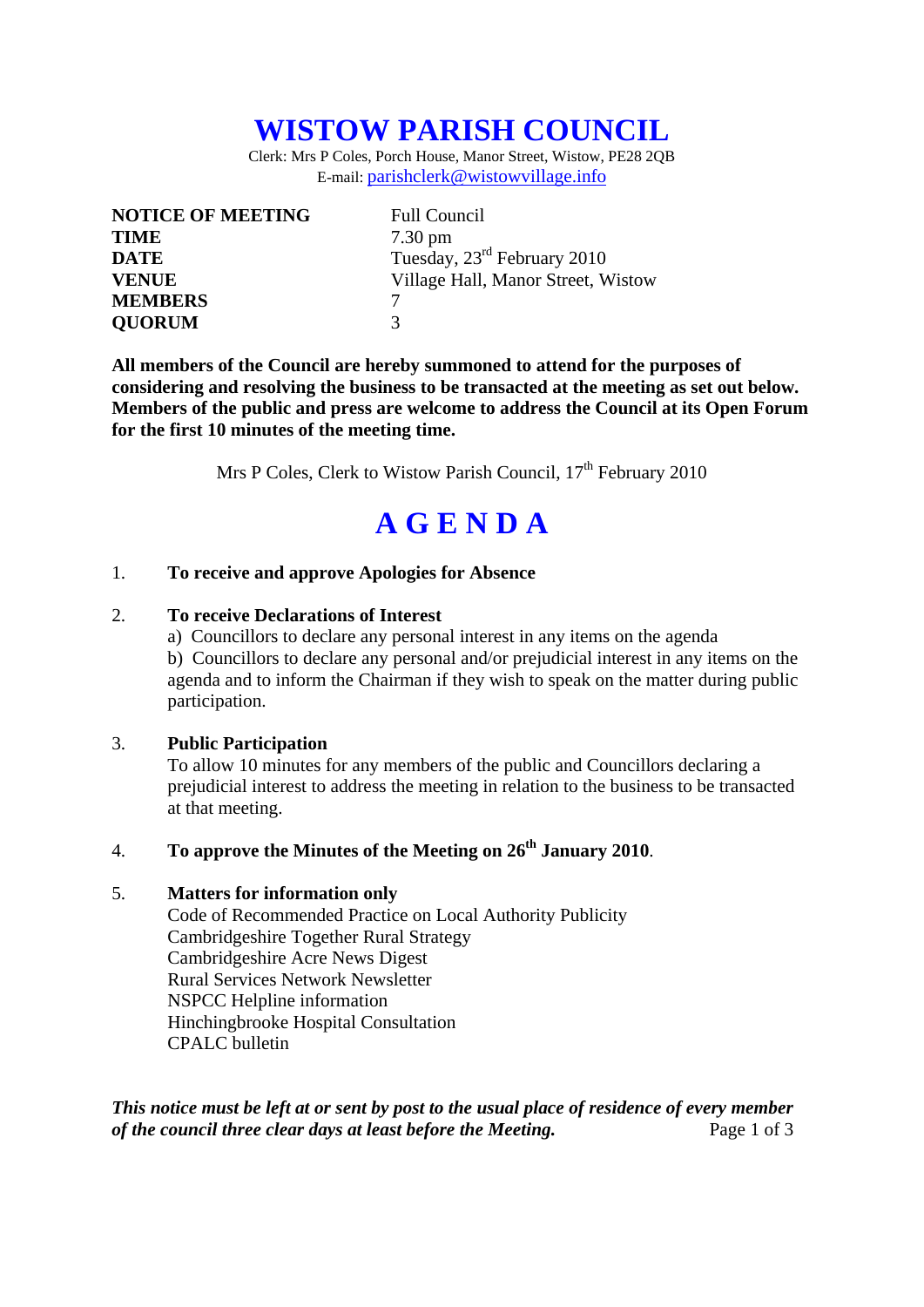#### Page 2

Luminus Newsletter Cambridgeshire Horizons Green Infrastructure Strategy Review Clerks and Councils Direct yearbook Cope Newsletter

#### 6. **Wistow in Bloom**

Mrs Telling will attend the meeting to discuss Wistow in Bloom's plans

#### 6. **Community Liaison Officer**

Any Police or Crime issues to be discussed?

#### 7. **To receive reports from County and District Councillors**  Mr V Lucas Mr P Bucknell Mr P Ward

# 8. **Finance**

a) to approve the Financial Statement b) to approve payment of outstanding amounts : Mrs P Coles – February salary (rates as per minute no. 8e of the meeting dated the  $15/12/09$   $\qquad \qquad$  £247.84 c) to review cash flow and resolve anticipated issues d) discuss possible charity donations

#### 9. **Correspondence**

Letter sent to Stagecoach regarding services – no reply received HDC letter regarding Kerbside Glass Recycling SHLAA Update

#### 10. **To consider any Planning Applications received**  None received Notification of the Appeal Land at Valiant Square 0900661FUL

#### 11. **Hillside Farm Shop**

To clarify planning issues regarding the opening of the Farm Shop

#### 12. **Standing Orders**

To discuss and adopt Standing Orders and Financial Standing Orders

#### 13. **Allotment Hedge**

Review quotes received and decide action required

*This notice must be left at or sent by post to the usual place of residence of every member of the council three clear days at least before the Meeting.* Page 2 of 3